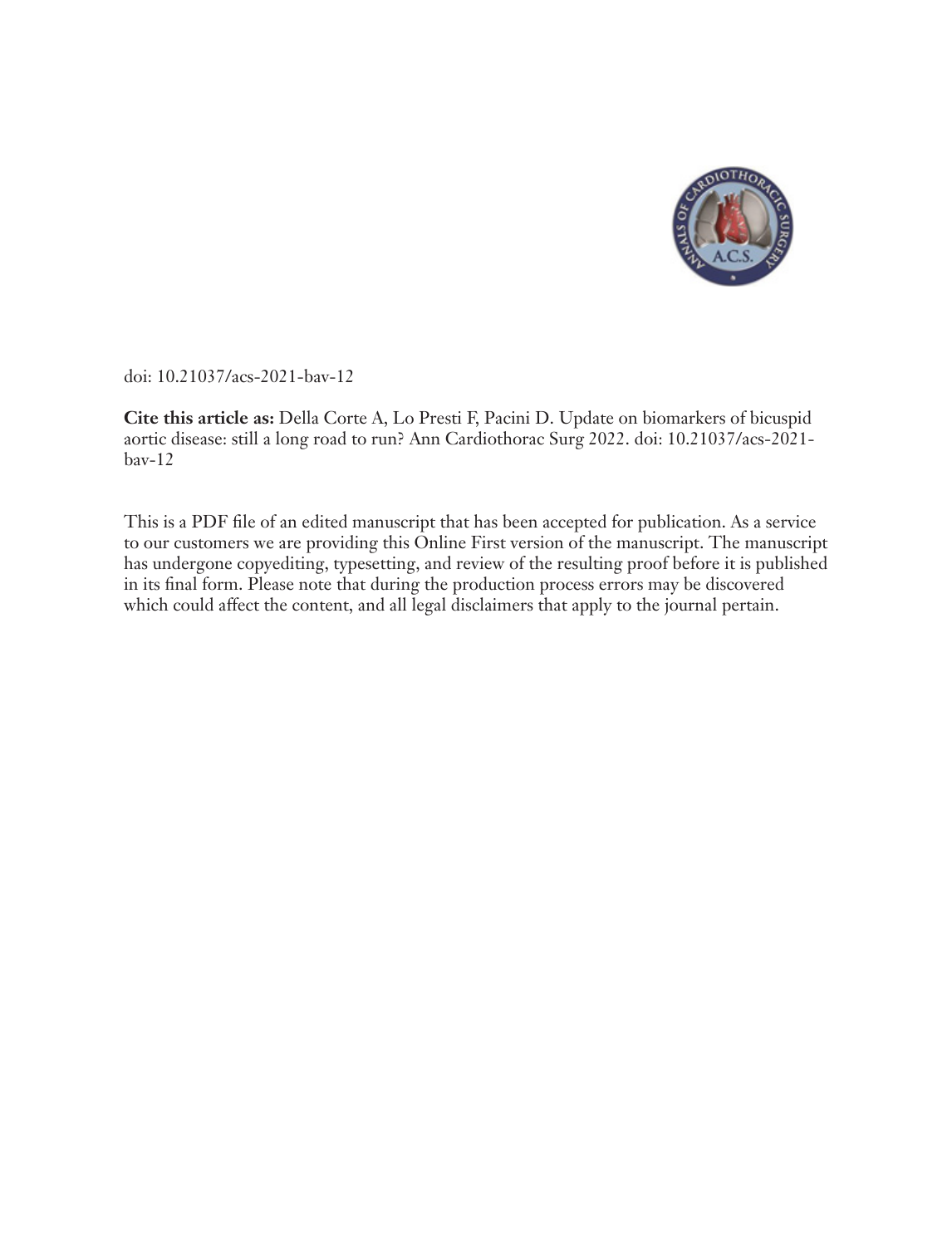# Update on biomarkers of bicuspid aortic disease: still a long road to run?

# **Alessandro Della Corte1,2, Federica Lo Presti1 , Davide Pacini3**

<sup>1</sup>Unit of Cardiac Surgery, Monaldi Hospital, Department of Translational Medical Sciences, University of Campania "L. Vanvitelli", Naples, Italy; <sup>2</sup>Heart and Vessels Department, Casa di Cura San Michele, Maddaloni, Italy; <sup>3</sup>Division of Cardiac Surgery, IRCCS Azienda Ospedaliero-Universitaria di Bologna, S. Orsola Hospital, ALMA Mater Studiorum University of Bologna, Bologna, Italy

*Correspondence to:* Prof. Alessandro Della Corte, MD, PhD. Department of Translational Medical Sciences, University of Campania "L. Vanvitelli", Unit of Cardiac Surgery, Monaldi Hospital, 80131 Naples, Italy. Email: aledellacorte@libero.it.

Submitted Nov 29, 2021. Accepted for publication Feb 08, 2022. doi: 10.21037/acs-2021-bav-12 **View this article at:** https://dx.doi.org/10.21037/acs-2021-bav-12

#### Introduction

Management criteria of patients with aortopathy are based mainly on dimensional parameters, namely aortic diameter and growth rate (1), with the rationale that elective treatment is aimed at preventing acute aortic events (AAEs), i.e., aortic dissection or rupture, and that the risk of AAEs is predicted by the aortic diameter. However, this principle has been questioned by some evidence: the majority of acute aortic dissections occurs at diameters well below the threshold for prophylactic surgery, and their number may be even underestimated since an acute increase in aortic diameter occurs as the aorta dissects (2).

The increase in size remains a very specific biomarker of the risk of aortopathy complications, yet with low sensitivity. Within this general scenario, the case of bicuspid aortopathy presents peculiar issues: although bicuspid aortic valve (BAV) patients do have a much higher risk of AAEs than the general population, aortic dissection occurs at greater diameters in the BAV population, yet at a younger age (3). Adjunctive parameters, including flow-related functional imaging biomarkers and circulating molecular biomarkers have, therefore, been proposed as potential tools for a more accurate risk stratification of BAV aortopathy (4).

## What is a circulating biomarker for in BAV aortopathy?

The ideal circulating biomarker should be a molecule

clearly belonging to the pathways involved in the pathobiology of the disease, its serum/plasma levels should be reliably measured and quantitatively related to its tissue expression, and its abnormalities should have clinical relevance (meaning that higher levels are detected in cases with more severe prognosis). Altered levels of the biomarker should not accompany the presence of simply measurable clinical hallmarks of the condition to detect, in the case of BAV aortopathy, a hypothetical biomarker whose levels increase with increasing aortic diameter would add very little in terms of risk prediction (4). Thus, previous studies finding a good correlation of some circulating molecules with the aortic diameter (5) have remained speculative, with poor translational impact. Further, it is not correct to use untargeted approaches [e.g., mass spectrometry (6)] to identify proteins reaching high circulating levels in patients with BAV-related aneurysm and then defining as "at risk" of aortopathy those patients with nonaneurysmal aorta but similarly high levels of those proteins. Such methods lack a verification of the causative link between the identified candidate biomarker and the development of aneurysm.

## In which subset of BAV aortopathy patients does a biomarker make sense?

Within the spectrum of anatomo-clinical forms of BAV aortopathy, the dilatation predominantly involving the aortic root, namely the "root phenotype", represents an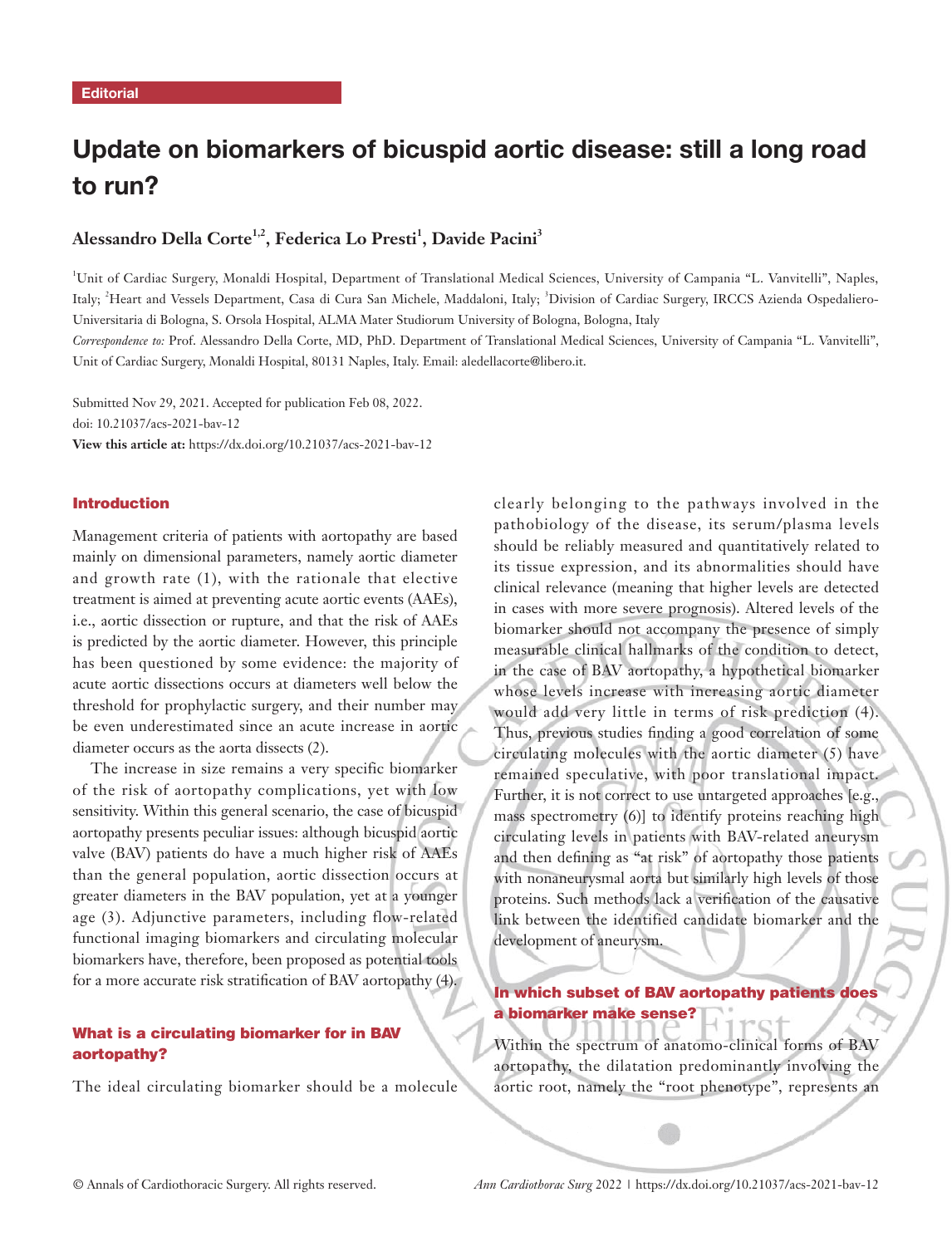uncommon but more severe form of disease. It usually affects younger patients, mostly male, with non-stenotic aortic valve, most frequently aortic insufficiency, sometimes with associated mitral prolapse. Given its demonstrated worse prognosis (faster progression, higher risk of AAEs), the latest consensus document on BAV aortopathy suggested a lower surgical threshold (50 mm diameter instead of 55 mm) in this patient subset (7). Dilatation of the tubular tract, i.e., "ascending phenotype", is more common and presents heterogeneity in both clinical presentation and course: here it is where we really see space for better stratification, including circulating biomarkers.

## What class of biomolecules should be focused on in the search for BAV biomarkers?

In the setting of BAV aortopathy, investigators have so far mostly focused on circulating proteins –including matrix metalloproteinases (MMPs), alpha1-antitrypsin, soluble form of the receptor for advanced glycation end-products (sRAGE), asymmetric dimethylarginine, transforming growth factor-beta1 (TGF-b1), ratio of TGF-b1 to endoglin (ENG)–, or on small noncoding circulating RNA molecules, especially micro-RNAs (miRNA) [reviewed in (8,9)]. Among investigated proteins, none have been demonstrated to be an optimal candidate biomarker on their own, leading to the suggestion that only a combination of several biomarkers could reach good predictivity. Two studies stand out in this field: one found sRAGE to correlate with aortic wall degeneration independent of aortic diameter (10), another found the ratio of circulating TGF-β1 to the soluble form of its co-receptor ENG (T/E ratio) to correlate with increased MMP-2 and TGF-β1 gene expression in the non-aneurysmal aortic wall and with faster aortic growth over time (11).

Among miRNAs, miR-145 was linked to NOTCH1 mutations, miR-34a to deranged aortic wall properties [reviewed in (9)] and others [including miR-15b, miR-17, miR-20a, miR-106a (5)] have been shown to correlate with aortic diameter, thus representing markers of the presence - rather than prognostic predictors - of the aortopathy. Therefore, no miRNA appears as a promising candidate biomarker so far, inasmuch as we still ignore their unique role in BAV aortopathy pathobiology, and because no study has ever linked their alterations to significant clinical endpoints (12).

## What is the right direction to go for research on BAV aortopathy biomarkers?

The ideal study design would involve having access, either prospectively or retrospectively, to the natural history data of an adequate number of BAV patients (i.e., information on aneurysm development, surgery, or AAE occurrence) whose blood samples were collected at the beginning of the followup period: this is difficult to achieve in the clinical "real world". The classical surrogate endpoint for imaging or bio-humoral risk-marker studies has been the fast growth of the aortic diameter, since harder endpoints are either rare, e.g. AAEs, or subjective, e.g. surgery for aortic dilatation, depending on the individual surgeon's or center's judgment/ policy. Furthermore, either a very large number of patients must be included in such studies, thus being able to control for confounding factors (especially valve dysfunction, which can be per se associated with alteration of some bio-humoral levels), or patient subsets must be selected based on clinical phenotype [e.g., only BAV patients with aortic valve stenosis and ascending-type dilatation (11)]. Besides homogeneity of the study population, an adequate choice of the control subjects is key to a correct interpretation of the resulting evidence: the control group must be designed according to both the study population and the endpoint measures.

#### **Conclusions**

Only by complying with the above methodology requirements will research of BAV aortopathy biomarkers produce evidence readily translatable to the clinical practice of risk stratification and treatment personalization.

## Acknowledgments

*Funding:* None.

#### Footnote

*Conflicts of Interest:* The authors declare no conflicts of interest.

*Open Access Statement:* This is an Open Access article distributed in accordance with the Creative Commons Attribution-NonCommercial-NoDerivs 4.0 International License (CC BY-NC-ND 4.0), which permits the noncommercial replication and distribution of the article with